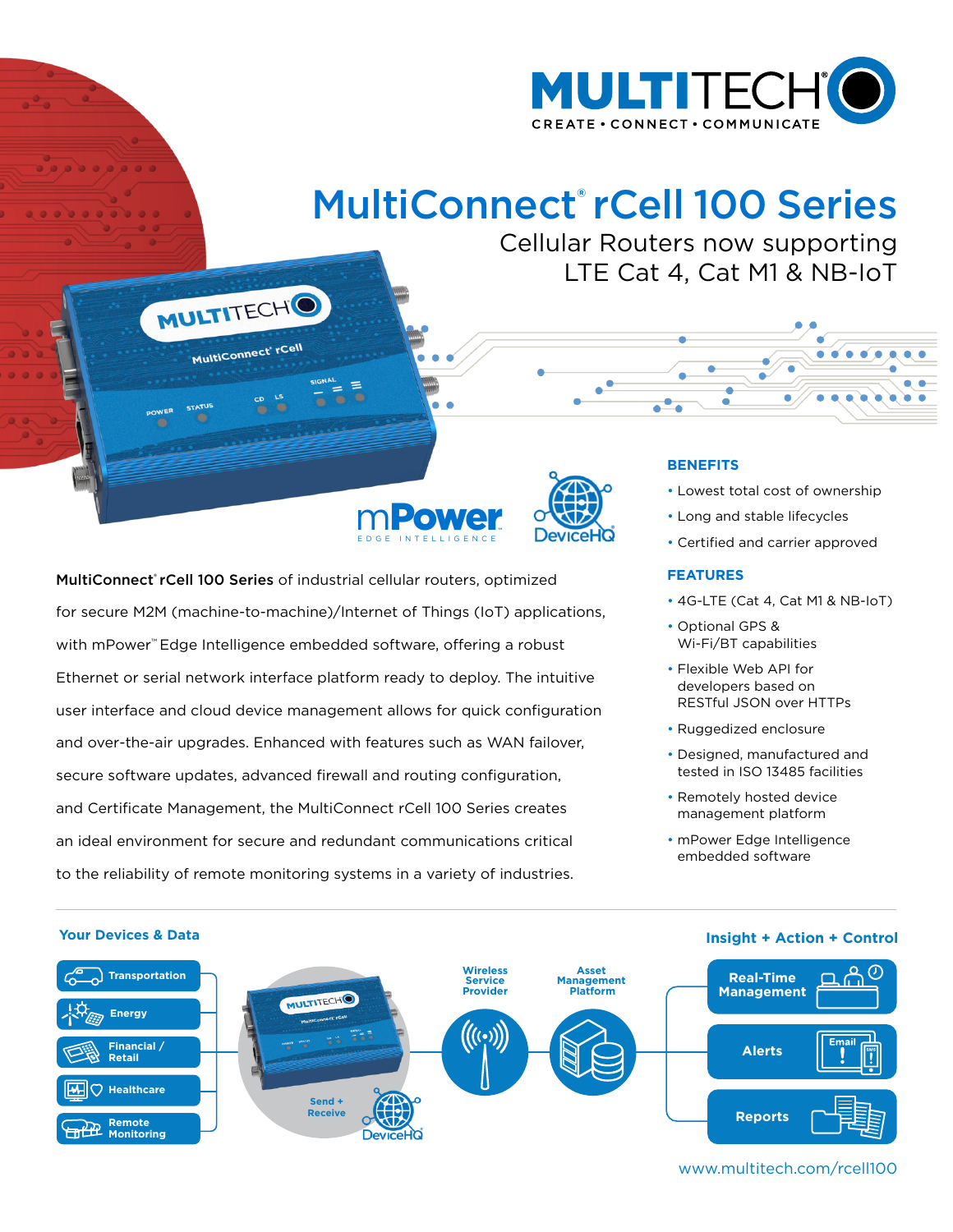# HARDWARE SPECIFICATIONS

| <b>Models</b>                                                                                            | MTR-LNA7                                                                                                                                              | MTR-LEU7                                                                                                            |  |
|----------------------------------------------------------------------------------------------------------|-------------------------------------------------------------------------------------------------------------------------------------------------------|---------------------------------------------------------------------------------------------------------------------|--|
| Cellular Radio                                                                                           | MTQ-LNA7-B02                                                                                                                                          | MTQ-LEU7-B02                                                                                                        |  |
| Cellular Perfomance                                                                                      | 4G - LTE Category 4                                                                                                                                   |                                                                                                                     |  |
| Cellular Fallback                                                                                        | 3G - HSPA+                                                                                                                                            | 3G - HSPA +, 2G - GPRS                                                                                              |  |
| Frequency Band (MHz)                                                                                     | 4G: B2(1900), B4(AWS1700),<br>B5(850), B12(700), B13(700)<br>3G: B2(1900), B4(AWS1700), B5(850)                                                       | 4G: B1(2100), B3(1800), B7(2600),<br>B8(900), B20(800), B28A(700)<br>3G: B1(2100), B8(900)<br>2G: B3(1800), B8(900) |  |
| Packet Data*                                                                                             | Up to 150 Mbps downlink / Up to 50 Mbps uplink                                                                                                        |                                                                                                                     |  |
| SIM Card                                                                                                 | (1) 3FF Micro SIM                                                                                                                                     |                                                                                                                     |  |
| Diversity/MIMO                                                                                           | Rx Diversity and MIMO DL 2x2                                                                                                                          |                                                                                                                     |  |
| SMS                                                                                                      | Point-to-Point Messaging, Mobile-Terminated SMS, Mobile-Originated SMS                                                                                |                                                                                                                     |  |
| Input Voltage                                                                                            |                                                                                                                                                       | 7V to 32VDC                                                                                                         |  |
| Wi-Fi/Bluetooth (-B10 Models)                                                                            | Wi-Fi: 802.11abng (2.4 & 5 GHz)<br>Bluetooth: Classic 4.1 and BLE                                                                                     |                                                                                                                     |  |
| GPS/GNSS (-B10 Models)                                                                                   | <b>GNSS</b> connections: 3<br>GNSS Systems Supported: (default: concurrent GPS/QZSS/SBAS and GLONASS)                                                 |                                                                                                                     |  |
| LEDs                                                                                                     | POWER / STATUS / Modem: CD LED (Carrier Detect), LS LED (Link Status) /<br>Signal Strength: 3 LEDs / Ethernet: Link, Speed / Wi-Fi (-B10 models only) |                                                                                                                     |  |
| Connectors                                                                                               |                                                                                                                                                       |                                                                                                                     |  |
| CELL1, CELL2                                                                                             | (2) Female SMA (Cellular Antenna)                                                                                                                     |                                                                                                                     |  |
| WIFI (-B10 Models only)                                                                                  | Reverse polarity female SMA (Wi-Fi/BT Antenna)                                                                                                        |                                                                                                                     |  |
| GPS (-B10 Models only)                                                                                   | Female SMA (GPS Antenna)                                                                                                                              |                                                                                                                     |  |
| <b>SIM</b>                                                                                               | Micro SIM Card (3FF); 1.8V and 3V                                                                                                                     |                                                                                                                     |  |
| E-NET                                                                                                    | Ethernet RJ-45, 10/100 BaseT                                                                                                                          |                                                                                                                     |  |
| RS-232                                                                                                   | DE9 (Serial Connection)                                                                                                                               |                                                                                                                     |  |
| Power                                                                                                    | 2.5 mm miniature (screw-on)                                                                                                                           |                                                                                                                     |  |
| <b>Physical Description</b>                                                                              |                                                                                                                                                       |                                                                                                                     |  |
| Dimensions (L x W x H)                                                                                   | 4.17" x 3.0" x 1.15" (10.6 cm x 7.6 cm x 2.9 cm)                                                                                                      |                                                                                                                     |  |
| Weight                                                                                                   | 0.51 lbs (0.231 Kg)                                                                                                                                   |                                                                                                                     |  |
| Chassis Type                                                                                             | Anodized aluminum (blue) / (IP-Rating: Designed for IP30)                                                                                             |                                                                                                                     |  |
| Environmental                                                                                            |                                                                                                                                                       |                                                                                                                     |  |
| Operating Temperature <sup>+</sup>                                                                       | -40° to +176° F (-40° to +80° C)                                                                                                                      |                                                                                                                     |  |
| Storage Temperature                                                                                      | -40° to +185° F (-40° to +85° C)                                                                                                                      |                                                                                                                     |  |
| Humidity                                                                                                 | Relative humidity 15% to 93% noncondensing                                                                                                            |                                                                                                                     |  |
| Certifications                                                                                           |                                                                                                                                                       |                                                                                                                     |  |
| Regulatory                                                                                               | FCC Class B (US)                                                                                                                                      | RED (EU Economic Area)                                                                                              |  |
| Safety                                                                                                   | UL60950-1 (US), UL 201 (US)                                                                                                                           | IEC60950-1 (EU Economic Area)                                                                                       |  |
| Mobile Network<br>Operator Approvals                                                                     | PTCRB, AT&T, Bell, Telus, Verizon**                                                                                                                   | GCF, European Network Operators                                                                                     |  |
| Additional Mobile Network<br><b>Operator Certifications Available</b><br>(Contact MultiTech for Details) | US: T-Mobile<br>Canada: Rogers                                                                                                                        | N/A                                                                                                                 |  |
| Quality                                                                                                  | MIL-STD-810G: High Temp, Low Temp, Cold Dwell, Random Vibration and Sine Vibration<br>SAE J1455: Random Vibration and Sine Vibration                  |                                                                                                                     |  |
| Warranty                                                                                                 | 2-Years / www.multitech.com/legal/warranty                                                                                                            |                                                                                                                     |  |

\* Actual performance speeds may be affected by a variety of attributes such as cell tower distance, data loads, packet sizes, etc.<br>\*\* MTQ-LNA7-B02 is PTCRB, AT&T, Bells and Verizon approved<br>\* Device has been tested up to +

# Programmable embedded software provides enhanced security and enables task execution at the edge for reduced latency and cost optimization.



mPower™ Edge Intelligence embedded software delivers programmability, network flexibility, enhanced security and manageability for scalable Industrial Internet of Things (IIoT) solutions.

mPower simplifies integration with a variety of popular upstream IoT platforms to streamline edge-to-cloud data management and analytics, while also providing the programmability and processing capability to execute critical tasks at the edge of the network to reduce latency; control network and cloud services costs, and ensure core functionality – even in instances when network connectivity may not be available.

# Cloud-based Application Store and IoT Device Management



MultiTech DeviceHQ® is a cloud-based tool set for managing the latest

generation of MultiTech devices. It incorporates all the functionality of MultiTech Device Manager, on which so many M2M and IoT applications already rely for remote monitoring, upgrades and configuration of entire device populations – whether one or 1 million.

mPower software specifications can be found **[here](https://www.multitech.com/documents/publications/brochures/MT_Brochure_mPower_Edge_Intelligence_2019-06.pdf)**.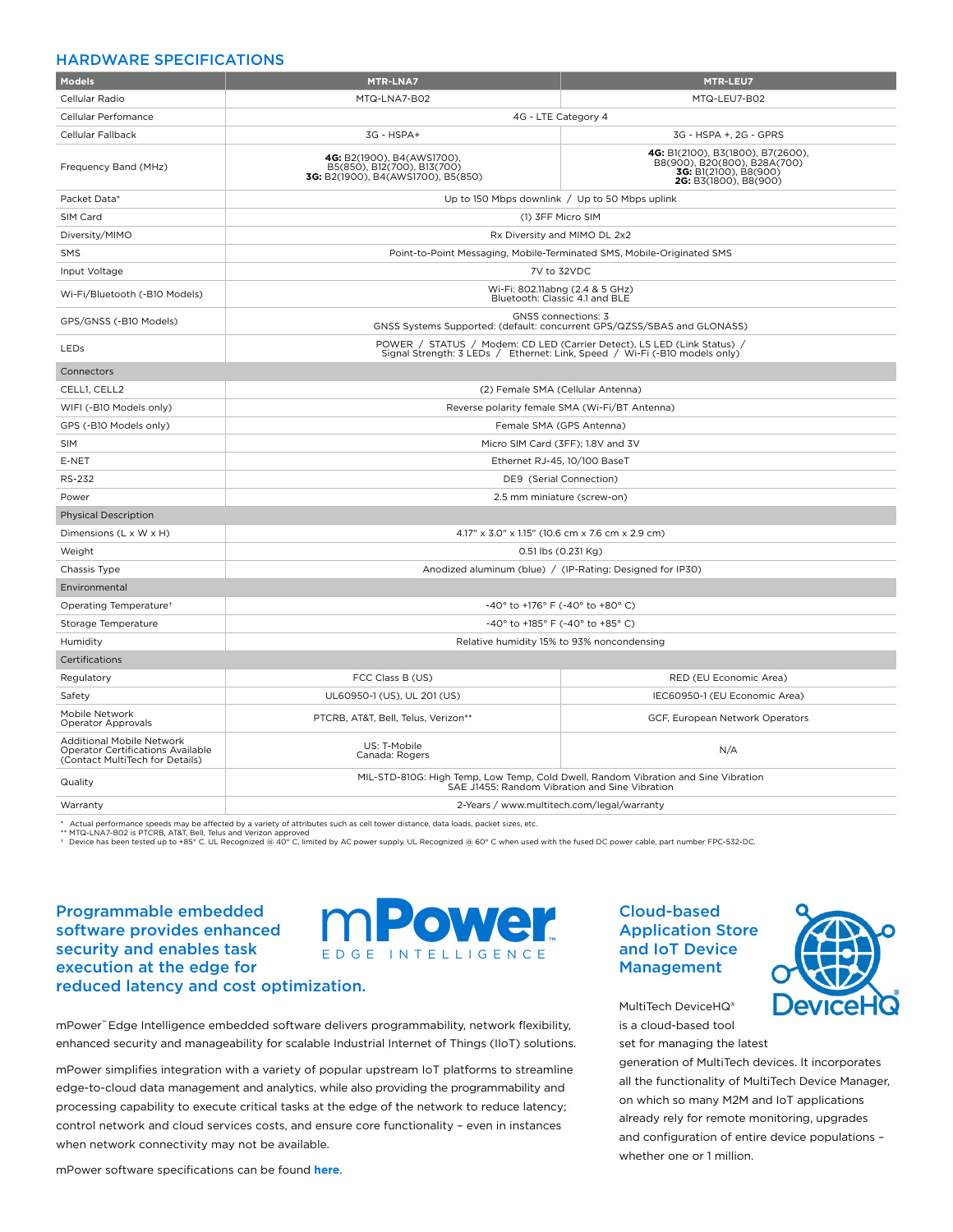# HARDWARE SPECIFICATIONS

| <b>Models</b>                                                                                            | MTR-MNG2                                                                                                                                                                                            |
|----------------------------------------------------------------------------------------------------------|-----------------------------------------------------------------------------------------------------------------------------------------------------------------------------------------------------|
| Cellular Performance                                                                                     | LTE Cat M1 / NB-IoT Dual Mode + 2G Fallback                                                                                                                                                         |
| Cellular Fallback                                                                                        | 2G - GPRS                                                                                                                                                                                           |
| Frequency Band (MHz)                                                                                     | 3GPP Rel. 13<br>4G: B1(2100)/B2(1900/B3(1800)/B4(AWS1700)/B5(850)/<br>B8(900)/BI2(700)/BI3(700)/BI8(800)/BI9(800)/<br>B20(800)/B26(850)/B28(700)/B39(1900)<br>2G: B2(1900)/B3(1800)/B5(850)/B8(900) |
| Packet Data*                                                                                             | Cat. M1:<br>Up to 300 Kb/s Downlink<br>Up to 375 Kb/s Uplink<br>NB1: Up to 250 Kb/s Downlink (multi-tone) Up to 20 Kb/s Uplink (single-tone)                                                        |
| Diversity/MIMO                                                                                           | N/A                                                                                                                                                                                                 |
| SMS                                                                                                      | Text & PDU,<br>Point-to-Point                                                                                                                                                                       |
| Input Voltage                                                                                            | 7V to 32VDC                                                                                                                                                                                         |
| Wi-Fi/Bluetooth (-B10 Models)                                                                            | Wi-Fi: 802.11a/b/n/g (2.4 & 5 GHz)<br>Bluetooth: Classic 4.1 and BLE                                                                                                                                |
| GPS/GNSS (-B10 Models)                                                                                   | <b>GNSS</b> connections: 3<br>GNSS Systems Supported: (default: concurrent GPS/QZSS/SBAS and GLONASS)                                                                                               |
| LEDs                                                                                                     | POWER / STATUS / Modem: CD LED (Carrier Detect), LS LED (Link Status) /<br>Signal Strength: 3 LEDs / Ethernet: Link, Speed / Wi-Fi (-B10 models only)                                               |
| Connectors                                                                                               |                                                                                                                                                                                                     |
| CELL                                                                                                     | (1) Female SMA (Cellular Antenna)                                                                                                                                                                   |
| Wi-Fi (-B10 Models only)                                                                                 | Reverse polarity female SMA (Wi-Fi/BT Antenna)                                                                                                                                                      |
| GPS (-B10 Models only)                                                                                   | Female SMA (GPS Antenna)                                                                                                                                                                            |
| <b>SIM</b>                                                                                               | Mini SIM (2FF); 1.8 and 3V                                                                                                                                                                          |
| LAN                                                                                                      | Ethernet RJ-45, 10/100 BaseT                                                                                                                                                                        |
| RS-232                                                                                                   | DE9 (Serial Connection)                                                                                                                                                                             |
| Power                                                                                                    | 2.5 mm miniature (screw-on)                                                                                                                                                                         |
| <b>Physical Description</b>                                                                              |                                                                                                                                                                                                     |
| Dimensions (L x W x H)                                                                                   | 4.17" x 3.0" x 1.15" (10.6 cm x 7.6 cm x 2.9 cm)                                                                                                                                                    |
| Weight                                                                                                   | 0.51 lbs (0.231 Kg)                                                                                                                                                                                 |
| Chassis Type                                                                                             | Anodized aluminum (blue) / (IP-Rating: Designed for IP30)                                                                                                                                           |
| Environmental                                                                                            |                                                                                                                                                                                                     |
| Operating Temperature <sup>+</sup>                                                                       | -40° to +176° F (-40° to +80° C)                                                                                                                                                                    |
| Storage Temperature                                                                                      | -40° to +185° F (-40° to +85° C)                                                                                                                                                                    |
| Humidity                                                                                                 | Relative humidity 15% to 93% non-condensing                                                                                                                                                         |
| Certifications                                                                                           |                                                                                                                                                                                                     |
| Regulatory                                                                                               | RED (EU Economic Area)                                                                                                                                                                              |
| Safety                                                                                                   | IEC 60950-1<br>(EU Economic Area)                                                                                                                                                                   |
| Mobile Network<br>Operator Approvals                                                                     | US: PTCRB, AT&T, Verizon /<br>Europe: GCF, European Network Operators                                                                                                                               |
| Additional Mobile Network<br><b>Operator Certifications Available</b><br>(Contact MultiTech for Details) | US: T-Mobile<br>Canada: Rogers, Telus, Bell                                                                                                                                                         |
| Quality                                                                                                  | MIL-STD-810G: High Temp, Low Temp, Cold Dwell, Random Vibration and Sine Vibration<br>SAE J1455: Random Vibration and Sine Vibration                                                                |
| Warranty                                                                                                 | 2-Years / www.multitech.com/legal/warranty                                                                                                                                                          |

\* Actual performance speeds may be affected by a variety of attributes such as cell tower distance, data loads, packet sizes, etc.<br>\*\* MTR-H5-B07 is approved at Telus. MTR-H5-B10 is approved at Bell. Contact MultiTech for d

# **HIGHLIGHTS**

## Security **G**

The MultiConnect rCell 100 Series of cellular routers use IPSec industry standard data encryption to provide high performance, secure LAN-to-LAN VPN connections with 3DES or AES encryption using IKE and PSK key management. Support for five concurrent VPN tunnels. Additionally a private, secure digital signature with integrity check update technique is now available, minimizing file damage, tampering or loading of invalid firmware. MultiTech signs and distributes firmware updates through a secure standard firmware distribution process and verifies the firmware signature before installation of the firmware for maximum device integrity.

# Wi-Fi/Bluetooth Specifications

The Wi-Fi interface can be set up in 802.11 a/b/g/n Access Point (AP) or client mode. In AP mode, the router can support up to 5 client connections. The Bluetooth serial interface allows you to set up a transparent data pipe from a Bluetooth device to a remote server. The router can be configured using TCP or UDP protocols and supports client and server modes giving you the flexibility you need for your particular application. RFCOM and SPP profile support. Contact MultiTech about additional Bluetooth profile support.